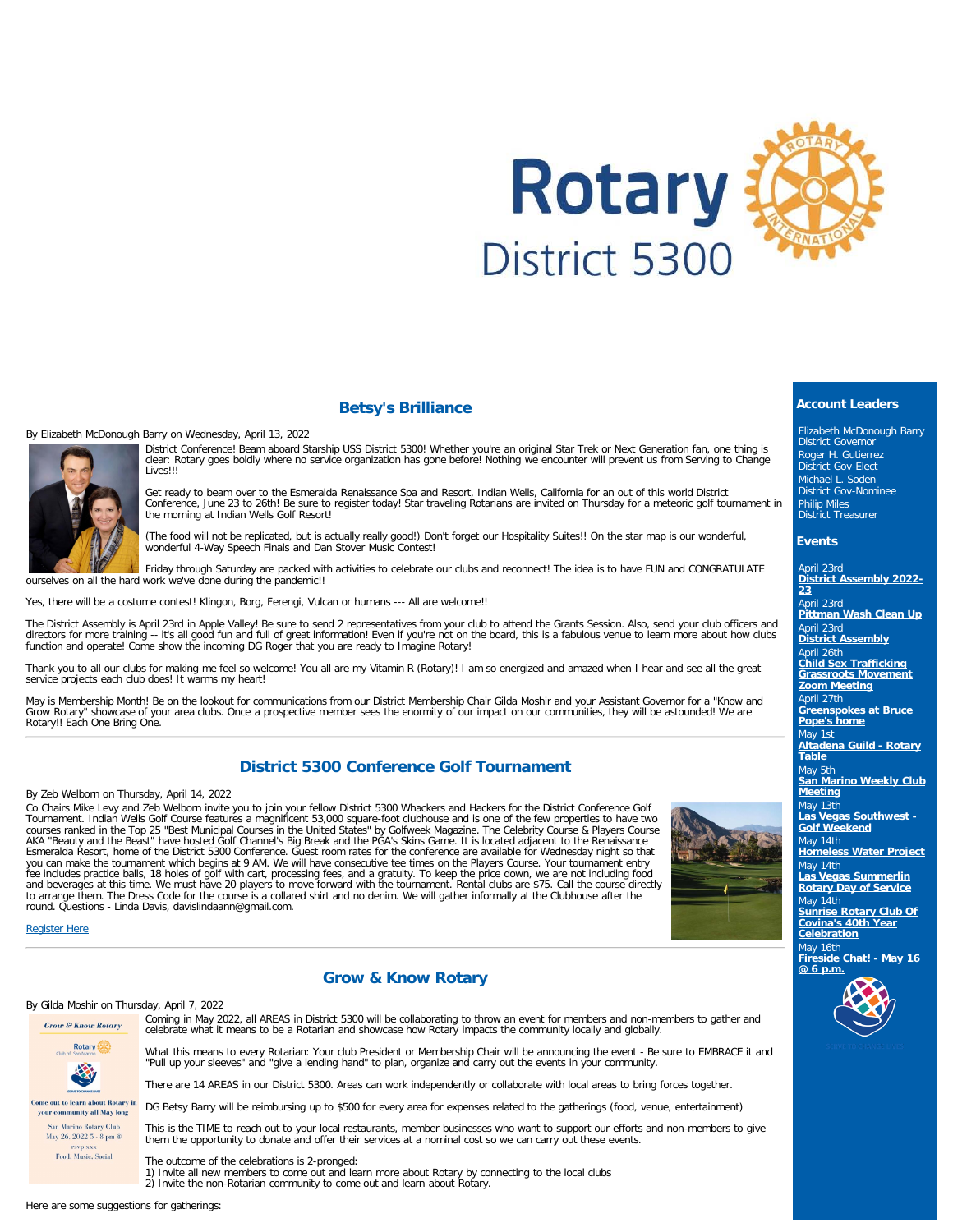- 1) Invite community dance groups or troupe to come out to perform (free entertainment) and ask them to bring guests<br>2) Invite Rotary resources Shelterbox to give a visual of the projects we do
- 2) Invite Rotary resources Shelter box to<br>3) Invite a band or DJ to have live music
- 4) Choose a mutually agreed upon venue (tapping into your club's membership), a YMCA, a school, choose a venue that is free of charge if possible, but also that is interesting and encourages attendance.
- 5) Each club can create a poster board to share their club's projects
- 6) Visibility & Collaboration with AREA clubs

To learn more, reach out to your Club President/Membership Chair and your Assistant Governor in your area.

Thank you, Gilda & Mike

## **Rotarians Fighting Human Trafficking Event**

By Linda Ann Davis on Tuesday, April 19, 2022



**We are invited to attend this important conference by Cozette Vergari PDG District 5280**

**Interact Human Trafficking Awareness Conference (Virtual) Date: April 26, 2022 Time: 6:30 p.m. / Short Film and Panelists From Local Nonprofits Registration** [https://rotary5280.org/event/](https://rotary5280.org/event/interact-human-trafficking-awareness-conference/) interact-human-trafficking- awareness-conference/ **Father Con - Journey Out Date: April 26, 2022** Supporting fathers in genuinely understanding the vital importance of their presence **For more information, please visit** <http://www.father-con.org/> For more EVENTS click on this link [https://](https://rotariansfightinghumantrafficking.org/events) rotariansfightinghumantraffick ing.org/events .

**Cozette Vergari** Rotary International District 5280

District Governor 2017-18 (310) 410-4014 (office) (310) 710-8690 (cell)

### **Summerlin Rotary Golfing for Veterans**

#### By Michael Holden on Thursday, April 7, 2022



Friday, May 20th is the date for the Summerlin Rotary Foundation's **Golfing for Vets** event at Arroyo Golf Course, Red Rock Country Club. Activities will include; an 18 hole tournament including 7 Southern Nevada Rotary Club Teams competing for the Paul Harris Cup, a Golf Ball Drop awarding the winners who bought<br>Golf Balls \$500 or \$1000 for the closest to the Pin, a family putting contest, a BBQ Dinner with<br>entertainment by Summer

The event is also being used as a "Know and Grow Rotary" party for Southern Nevada Area Clubs. The events are benefiting.

Semper Fi, which provides assistance to veteran Marines

PGA Hope, which works with disabled veterans to teach them golf

Stand Up and Pay, which is described above

22 Warriors Foundation, which works to prevent suicides among veterans.

To buy tickets for the BBQ or buy golf balls for the Golf Ball Drop visit <https://summerlinrotaryevents.com/>



## **The Las Vegas Rotary Club's Literacy Mission**

### By Kathleen M. Mahon on Monday, April 11, 2022

Six elementary schools! That is how many schools the Las Vegas Rotary Club has adopted this year. This includes Walter Bracken STEAM Magnet Academy, Walter Long STEAM Academy, Hollingsworth STEAM Academy, William Beckley Elementary School, Laura Dearing Elementary School, and Quana McCall Elementary School. All of our schools are above the 75% Free and Reduced School Lunch cut-off, so the students need our help. We have included these children in several of our special programs this year.

Many of these students participated in our Santa Clothes clothing program for Christmas. We also have sent new donated clothing, including socks and jeans of all colors, to these schools. We coordinated the donation of hundreds of new Scholastic books to our First through Fourth graders with a book drive<br>from Massage Envy, arranged by Brian Rosenberg, one of our members. We<br>are also tutoring students at several of these schools through Spread The Word Nevada.

Our Kideract Club members are coming to run our May 19 meeting in conjunction with our club officers. Kideract has been doing this, from Bracken School, for decades, but we could not do this for the past two years due to Covid-19. We are quite excited to host our Kideract Club members again for this.

Las Vegas Rotary has continued our grants to each of our schools for hydroponic gardens and other large projects at our elementary schools, and is<br>helping to put on a Gardening Market in Summerlin this month for the Public<br>Schools, and a Garden Party Dinner on April 8. Recently, we began pl trees at our schools to honor our club presidents.



We collected teachers' desk equipment from a law firm for the schools and have arranged for a Public Education Foundation Matching Grant with our club for those schools' teachers. All of their teachers will be able to access a supply warehouse for school supplies, \$500 for each teacher, for next year! This should make life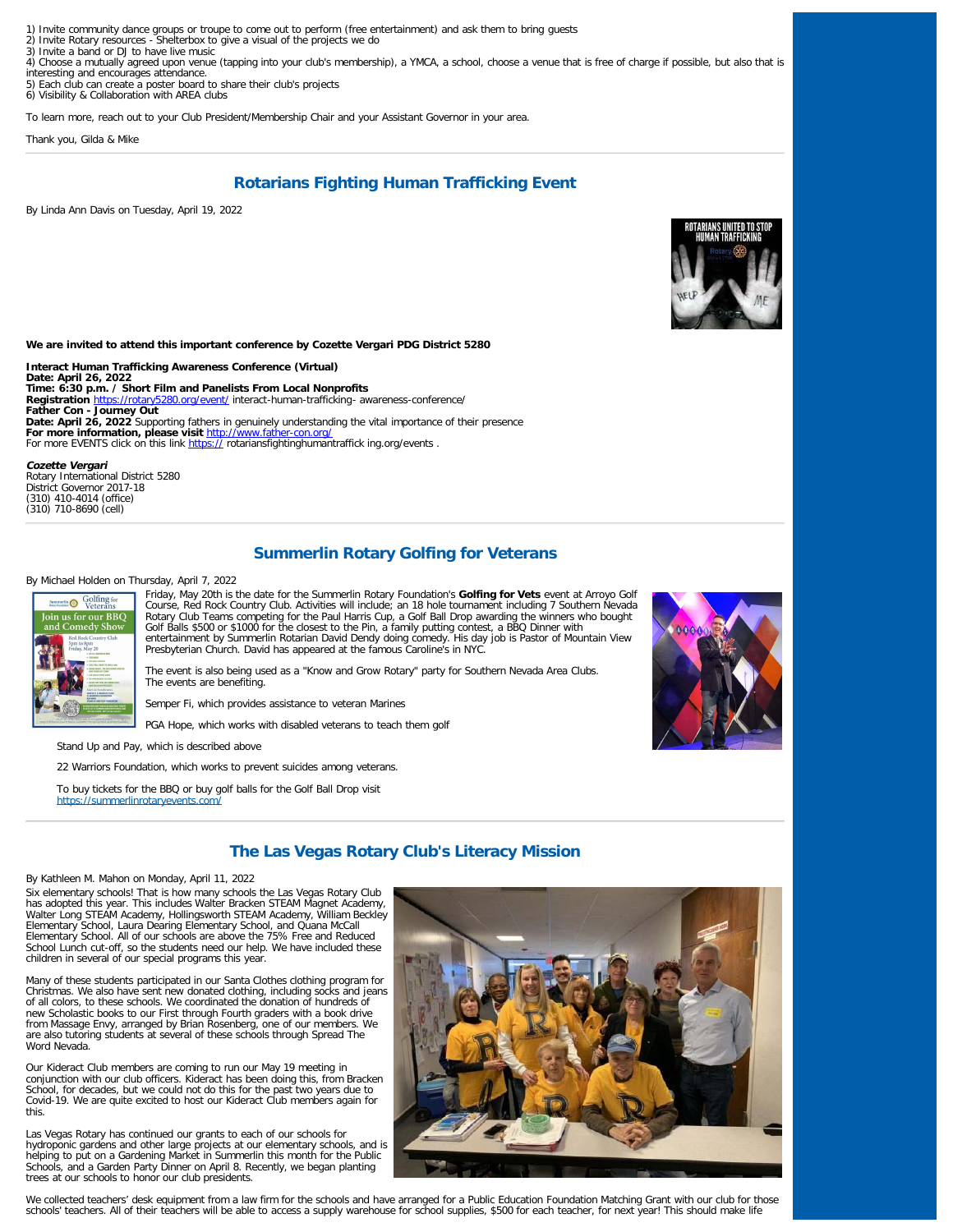much easier for the teachers and the students. It has been a major need here.

Our Education Committee is hosting our annual Las Vegas Rotary Club Valedictorian Luncheon, which we have done for decades, but was not possible for the past two years due to Covid-19. It is so much fun to have the Valedictorian who has done the most community service during high school, and his or her principal for lunch at Lawry's Restaurant. We can meet these outstanding students and introduce them to Rotary. It is so inspiring to find out the future plans of each scholar, and to meet their principals. It gives us hope for the future.

Kathy Mahon MD

Co-Chairman of the Las Vegas Rotary Education Committee 2021-2022



## **Membership Committee Update**

By Gilda Moshir on Wednesday, April 13, 2022

It's crazy to think how fast 3 years have passed – the District Membership Chair role is a 3-year term which is coming to an end in June<br>2022. I just don't know where the time went. 2 of our 3 years were spent on zoom due remained afloat. Even though all of our clubs have lost members, we have all remained resilient despite the challenging times.

I'm excited to pass the baton to the very capable Gene Morrill from the Glendora Club who will be taking the next 3 years to help clubs continue to grow.

As you all know, May is Membership month in the Rotary world. Our DG Betsy Barry has made funds available to the Areas who work<br>hard to do membership events in the month of May. The events can be casual or formal. It depen want to give to this campaign. Since the funds are coming back to an Area, clubs in an area should collaborate and share resources as

well as stretch their funds.

We know this is late in the year...for some clubs you may not have the funds, or you may feel "put out". I want you to embrace this campaign and make this an annual gathering that can ONLY make us more visible in our communities. Consider using an event already planned where you can invite the Area clubs to join<br>you. This is where we are again THINKING OUT OF THE BOX of our nor campaign.

As of now, Area 1 is collaborating (Pasadena & San Marino) and are looking at a gathering at restaurant or a park. Area 3 is considering doing a community<br>gathering at La Raza.Clubs in Southern Nevada Area 12 are participa any other area as of yet – but want to hear your ideas – our ideas then can be R&D – ripped off and duplicated (quote by Gene Morrill).

Please call on me or Mike Levy to get support or a better understanding Gilda Moshir Co-Chair District Membership - 818-807-6060 Mike Levy, Co-Chair District Membership - 702-245-7824

## **District Foundation Reception a Huge Success!**

By Mark Mariscal on Wednesday, April 13, 2022

Last month, District Governor Betsy celebrated in the Las Vegas area with Rotary members and guests at the D5300 Foundation Reception at Red Rock Country Club. It was the second D5300 Foundation Reception this Rotary year. In attendance was Rotary International Director Vicki Puliz and her husband Tim. RID Vicki, along with DG Betsy presented Major Donor pins and crystals to Caty Crockett, James Kohl and Rose Falocco. The last two had reached their level last year but the district did not hold any inperson events. A Paul Harris Fellow Award was also presented to Las Vegas After-Hours Club President Terry Zakanycz.



During the event, Michael Driebe, DGD (24-25) served as the Master of Ceremonies. He and RID Vicki interviewed Terry, Alan Puliz and Michael Cudiamat about their involvement with the RI Foundation.



Part of the celebration allowed the district to recognize PDG Greg Jones and his wife Brenda, along with deceased Pasadena Club member George Cassat. Both of their families reached Arch Klumph Society members in the Spring of 2021.

Mark Mariscal District 5300 Rotary Foundation Chair 2021-2024 Past-President Rotary Club of Altadena Treasurer, Altadena Library Foundation

### **Paul Harris Monument on the Western Most Edge of Erupoe**